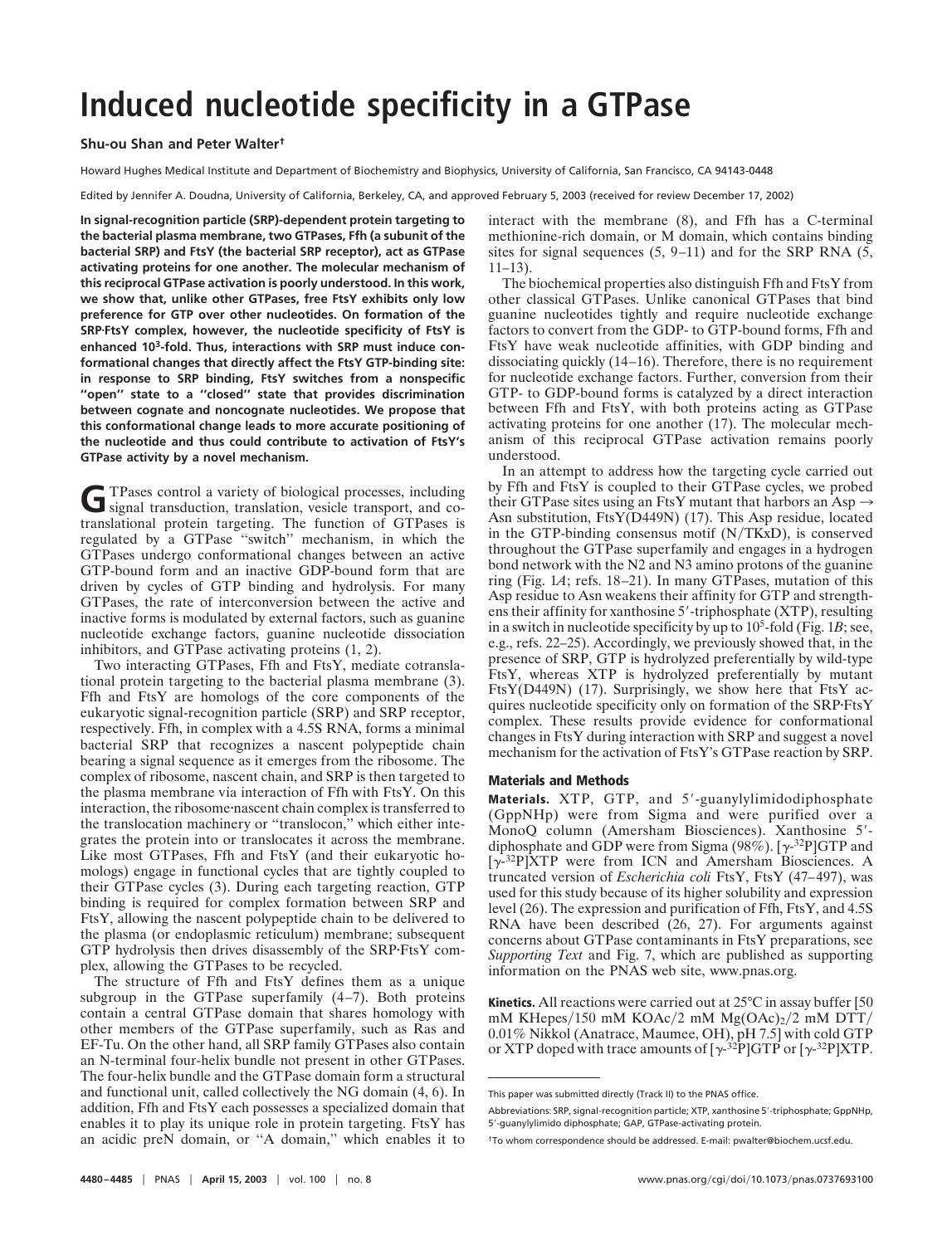

**Fig. 1.** Hydrogen bonding interactions between the base moiety of GTP (G) and the conserved aspartate residue (*A*), and between the base moiety of XTP (X) and a corresponding asparagine residue (*B*). The Asp-449 residue of FtsY was mislabeled as Asp-441 in a previous publication (17).

Reactions were initiated by addition of GTP or XTP and were followed and analyzed as described (26). Single turnover reactions were followed for  $\geq$ 3 half-lives except for very slow reactions. Good first-order fits to the data, with end points of  $\geq$ 90%, were obtained in all cases. For multiple turnover reactions, the initial linear portion of the reaction ( $\leq$ 20% reaction) was followed, and an end point of 90% was assumed to obtain observed rate constants from the initial rates.

**Determination of the Basal GTPase and XTPase Activity.** The basal GTPase and XTPase activities of FtsY were measured in single turnover reactions with FtsY in excess over GTP and XTP, respectively. The [FtsY] dependence of observed rate constants of the reaction  $(k_{obs})$  was fit to Eq. 1,

$$
k_{\text{obs}} = k_0 + k_{\text{c}} \times \frac{\text{[FtsY]}}{\text{[FtsY]} + K_{\text{m}}},\tag{1}
$$

in which  $k_c$  is the maximal rate constant with saturating FtsY,  $K_m$ is the FtsY concentration that gives half the maximal rate constant, and  $k_0$  is a fudge factor that represents the reaction rate in the absence of FtsY.

**Determination of Nucleotide Affinity.** The GTP affinity of wild-type FtsY and mutant FtsY(D449N) was determined from the FtsY concentration dependence of the basal GTPase reactions according to Eq. **1**. Because the chemical step is rate limiting for the basal GTPase reaction,  $K_m$  is equal to  $K_d$ , the dissociation constant of GTP (26). The affinity of other nucleotides was determined by inhibition methods as described (26).

**Determination of Stimulated GTPase and XTPase Reactions.** The SRP-stimulated XTPase reaction of FtsY (XTP\*  $+$  FtsY  $+$  $GTP$  SRP  $\rightarrow$  products) was determined in single turnover experiments with a small fixed amount of FtsY  $(0.1 \mu M,$  wild type or D449N) and varying concentrations of SRP. The SRP-stimulated GTPase reaction was determined in multiple turnover experiments in the presence of a small fixed amount of SRP  $(0.05 \mu M)$  and varying concentrations of wild-type FtsY or mutant FtsY(D449N). The FtsY concentration dependence was fit to single binding curves analogous to Eq. **1**.

**Fluorescence Measurements.** Fluorescence emission spectra were acquired as described (26). The association reactions of SRP and FtsY (wild type and mutant) were carried out in assay buffer in the presence of 1  $\mu$ M FtsY and 2  $\mu$ M SRP. The spectra for uncomplexed FtsY were first determined in the presence of 2 mM EDTA, and  $Mg^{2+}$  was added to a final concentration of 10 mM to initiate complex formation.

### **Results**

**Free FtsY Has Low Nucleotide Specificity.** GTPases are generally characterized by a high degree of specificity toward their nucleotide



**Fig. 2.** Basal GTPase (A) and XTPase (B) reactions of wild-type FtsY ( $\Box$  and  $\bigcirc$ ) and mutant FtsY(D449N) (■ and F), determined as described in *Materials and Methods*. The solid lines are fits of the FtsY concentration dependences to Eq. **1**. For the GTPase reactions (A), the fit gave  $k_c$  values of 0.0039 and 0.0010 min<sup>-1</sup> and  $K_m$  values of 15 and 19  $\mu$ M for FtsY(wt) and FtsY(D449N), respectively.

substrates. The magnitude of discrimination between cognate and noncognate bases is typically  $10^2$ - to  $10^3$ -fold for well studied GTPases (see, e.g., refs. 22–25 and 28 and references therein).

We were therefore surprised to find that FtsY shows little discrimination between nucleotides. As shown in Fig. 2 and summarized in Table 1, FtsY hydrolyzes GTP with a rate constant  $(k_c/K_m)$  of 230 M<sup>-1</sup> min<sup>-1</sup>, no more than 13-fold faster than the hydrolysis of noncognate nucleotides such as XTP and ATP. Similarly, when the binding affinity of cognate nucleotides is compared with those of noncognate nucleotides  $(K<sub>d</sub>$ s in Table 2), GTP and GDP bind no more than 30-fold stronger than noncognate nucleotides, including ATP and CTP. This is remarkable, because it demonstrates that FtsY does not discriminate strongly even between purine and pyrimidine containing nucleotides.

The nucleotide specificity of GTPases typically arises from a network of interactions with the guanine base, the most conserved interaction is the hydrogen bonding network between a conserved Asp residue in the GTP-binding pocket and the exocyclic amine of guanine (Fig. 1). In many GTPases, mutation of this Asp residue to Asn results in a change in the nucleotide preference from GTP to XTP by up to 105 -fold (see, e.g., refs. 22–25 and 28 and references therein). To probe the contribution of the conserved Asp residue to the nucleotide specificity of FtsY, we next explored the properties of FtsY bearing the Asp  $\rightarrow$  Asn mutation, FtsY(D449N). As shown in Fig. 2 and quantitated in Table 1, mutant FtsY(D449N) hydrolyzes XTP only 3-fold faster and GTP only 4-fold slower than wild-type FtsY, resulting in an indistinguishable rate constant for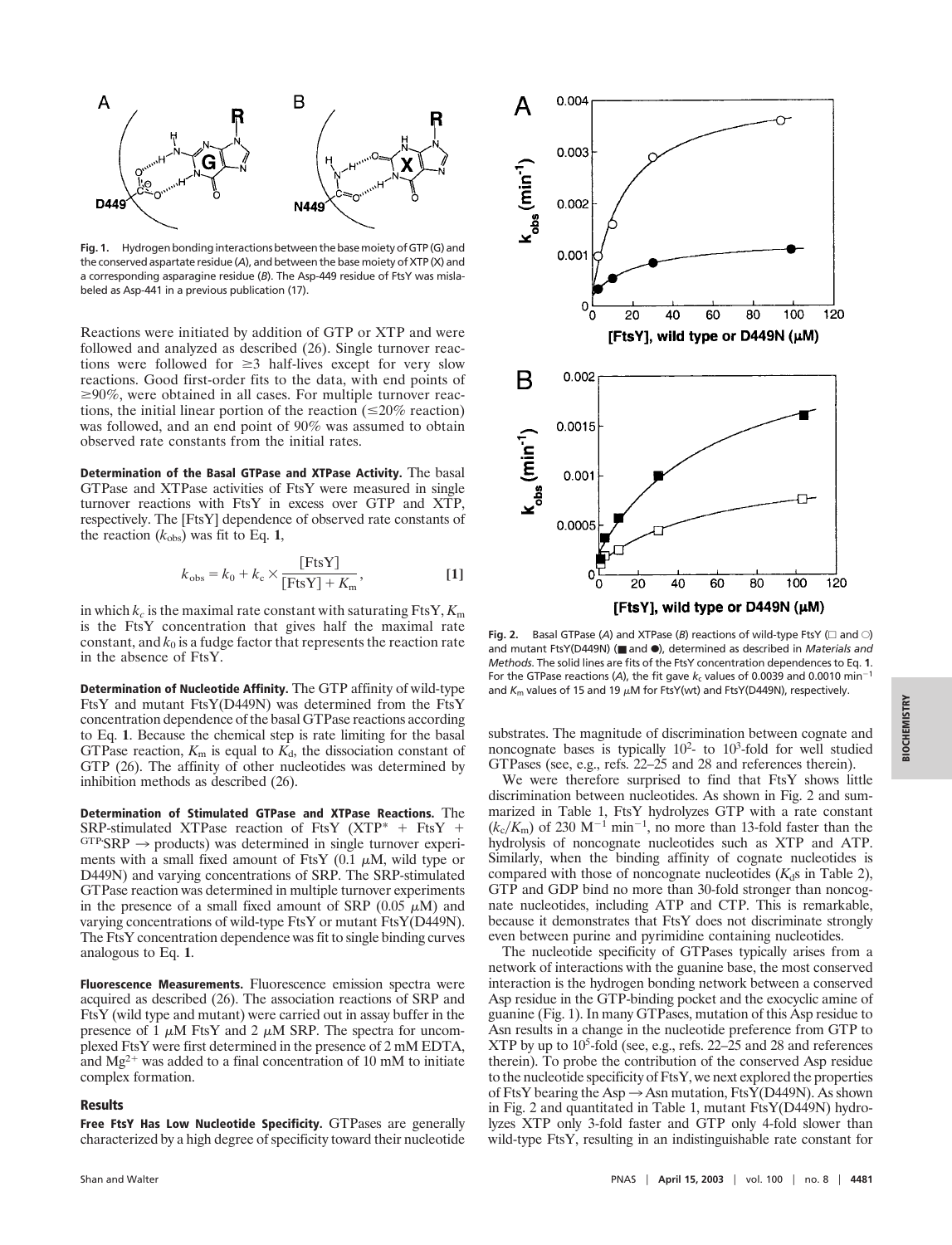**Table 1. Basal nucleotide hydrolysis rate constants for wild-type FtsY and mutant FtsY (D449N)**

| <b>FtsY</b> construct |     | $k_c/K_m$ (M <sup>-1</sup> min <sup>-1</sup> )* | GTP specificity <sup>†</sup> |         |         |
|-----------------------|-----|-------------------------------------------------|------------------------------|---------|---------|
|                       | GTP | <b>XTP</b>                                      | <b>ATP</b>                   | GTP/XTP | GTP/ATP |
| Wild type             | 230 | 17                                              | 120                          | 13      | 1.9     |
| D449N                 | 53  | 55                                              | 58                           | 0.96    | 0.91    |
| Rel $(kwt/kD449N)$    | 4.3 | 0.31                                            | 2.1                          | na      | na      |

na, Not applicable.

\*The second-order rate constant for the reaction: FtsY + NTP  $\rightarrow$  products ( $k_c/K_m$ ;  $N = G$ , X, or A) was determined from the [FtsY] dependence in Fig. 2. For GTP, this is obtained from the  $k_c$  and  $K_m$  values from the fit of data to Eq. 1. For XTP and ATP, this is obtained from the slope of the initial linear range of the FtsY concentration dependence (Fig. 2 and data not shown).

†GTP specificity is defined as the preference of the FtsY constructs to hydrolyze GTP relative to other nucleotides such as XTP and ATP, and was obtained from the ratio of  $k_c/K_m$  values for GTP over XTP or ATP.

GTP and XTP hydrolysis by mutant FtsY(D449N), which is nowhere near the discrimination seen in other GTPases. There are also  $\leq$ 2-fold changes in the nucleotide-binding affinity between wild-type FtsY and mutant FtsY(D449N) (Table 2). Thus, we conclude from the data presented so far that free FtsY has a very low specificity in recognizing different nucleotides and that Asp-449 contributes little, if anything, to the selective recognition of the cognate nucleotide.

**The Presence of SRP Confers Nucleotide Specificity to FtsY.** The low nucleotide specificity of FtsY described above was puzzling in light of a previous study from this lab, which showed that FtsY and FtsY(D449N) preferentially hydrolyze their cognate nucleotides (17). One possible resolution of this paradox was suggested by the fact that the previous results were obtained in the presence of bacterial SRP (Ffh bound to 4.5S RNA) and thus measured the SRP-stimulated reaction, whereas the properties of free FtsY were examined above. We therefore asked whether SRP modulates the nucleotide specificity of FtsY.

To test this possibility, we determined the rate constant for XTP hydrolysis by FtsY and FtsY(D449N) in the presence of increasing amounts of SRP (Fig. 3). The rate constant for the reaction XTP  $+$  FtsY  $+$  SRP  $\rightarrow$  products  $[(k_c/K_m)_{app}^{XTP}$  in Table 3], which includes both binding of SRP to FtsY and SRP-dependent stimulation of FtsY's XTPase activity, was compared between wild-type FtsY and mutant FtsY(D449N). Because SRP also contains a GTPase domain that needs to be nucleotide triphosphate-bound to interact with FtsY, we also added GTP to occupy the GTPase site in SRP. The concentration of GTP  $(10 \mu M)$  was chosen so that the GTP-binding site in SRP was saturated, whereas that of FtsY was not. This was possible because GTP binds tighter to SRP than to FtsY ( $K_d$  = 0.39 and 15  $\mu$ M for SRP and FtsY, respectively; ref. 26 and Table 2).

The results of this experiment show that XTP hydrolysis by mutant FtsY(D449N) is stimulated by increasing amounts of SRP (Fig. 3, filled circles), consistent with the role of SRP as the GTPase activating protein for FtsY (17, 26). In contrast, wild-type FtsY shows little enhancement of XTP hydrolysis (open circles) over a control reaction in which FtsY was omitted (crosses). The rate

**Table 2. Nucleotide affinities of wild-type FtsY and mutant FtsY (D449N)**

|                        | $K_{\rm d}$ , $\mu$ M |          |            |            |         |            |            |
|------------------------|-----------------------|----------|------------|------------|---------|------------|------------|
| FtsY construct GTP GDP |                       |          | GppNHp XTP |            | ITP ATP |            | <b>CTP</b> |
| Wild type<br>D449N     | 15<br>19              | 24<br>26 | 38<br>24   | 460<br>260 | 150     | 250<br>510 | 490<br>670 |



**Fig. 3.** SRP preferentially stimulates the XTPase activity of mutant FtsY(D449N). Observed rate constants for XTP hydrolysis were determined as described in *Materials and Methods* with 0.1  $\mu$ M mutant FtsY(D449N) (<sup>•</sup>) or wild-type FtsY (O), or with no FtsY added ( $\times$ ).

constant for XTP hydrolysis with the mutant FtsY(D449N) is  $1.6 \times$ 10<sup>3</sup>-fold faster than with wild-type FtsY [Table 3,  $(k_c/K_m)_{rel}^{XTP}$ ]. This represents a 103 -fold discrimination between the cognate and noncognate nucleotides, comparable to the level of discrimination typically observed in other GTPases. A similar result was obtained when the nonhydrolyzable GTP analog, GppNHp, was used instead of GTP, giving an XTPase rate constant that is  $1.1 \times 10^3$ -fold faster with mutant FtsY(D449N) than with wild-type FtsY (not shown). Thus, the presence of SRP substantially increases the nucleotide specificity of FtsY, and the amino acid at position 449 (Asp or Asn) plays a major role in the SRP-induced specificity change.

**FtsY Acquires Nucleotide Specificity in the SRPFtsY Complex Formation Step.** The experiment described above showed that FtsY can discriminate between the cognate and noncognate nucleotides in a reaction that includes two steps: (*i*) formation of the SRP·FtsY complex and (*ii*) stimulation of XTPase activity once the complex is formed. To determine during which of these two steps FtsY gains nucleotide specificity, we compared the protein concentration dependence for the SRP-stimulated GTPase reaction of FtsY when it is bound to the cognate and noncognate nucleotides. If only complex formation is impaired when a noncognate nucleotide is bound to FtsY, then SRP should still be able to substantially stimulate FtsY's GTPase activity if complex formation is forced at high concentrations of FtsY. In contrast, if only the stimulation of nucleotide hydrolysis by SRP is impaired when a noncognate nucleotide is bound to FtsY, then no significant stimulation of

**Table 3. Rate constant for SRP-stimulated XTP hydrolysis by wild-type FtsY and mutant FtsY (D449N)**

| <b>FtsY</b> construct | $(k_c/K_m)_{app}^{\text{ATP}*}$ ,<br>$M^{-1}$ min <sup>-1</sup> | $(k_c/K_m)_{\rm cor}^{\rm XTP+}$<br>$M^{-1}$ min <sup>-1</sup> | $(k_c/K_m)_{rel}^{XTP_{\pm}}$ |  |
|-----------------------|-----------------------------------------------------------------|----------------------------------------------------------------|-------------------------------|--|
| D449N                 | $1.5 \times 10^{5}$                                             | $1.5 \times 10^{5}$                                            | $1.6 \times 10^{3}$           |  |
| Wild type             | 270                                                             | 94                                                             | (1)                           |  |
|                       | 180                                                             | (0)                                                            |                               |  |

\*The apparent second-order rate constant  $(k_c/K_m)_{app}^{XTP}$  was determined from the slope of the initial linear portion of the SRP concentration dependence (Fig. 3). The rate constant observed in the absence of FtsY (—) reflects the slow rate of XTP hydrolysis by SRP.

<sup>†</sup>The corrected rate constant ( $k_c/K_m$ ) $_{cor}^{XTP}$  is the apparent rate constant [( $k_c/K_m$ ) $_{app}^{XTP}$ ] with wild-type FtsY and mutant FtsY (D449N) subtracted by that without added FtsY. This corrects for the background XTP hydrolysis reaction from SRP.

 $^{\ddagger}$ The relative rate constant ( $k_c/K_m$ ) $_{\rm rel}^{\rm XTP}$  is the rate constant for XTP hydrolysis  $[(k_c/K_m)_{cor}^{XTP}]$  by mutant FtsY (D449N) relative to wild-type FtsY.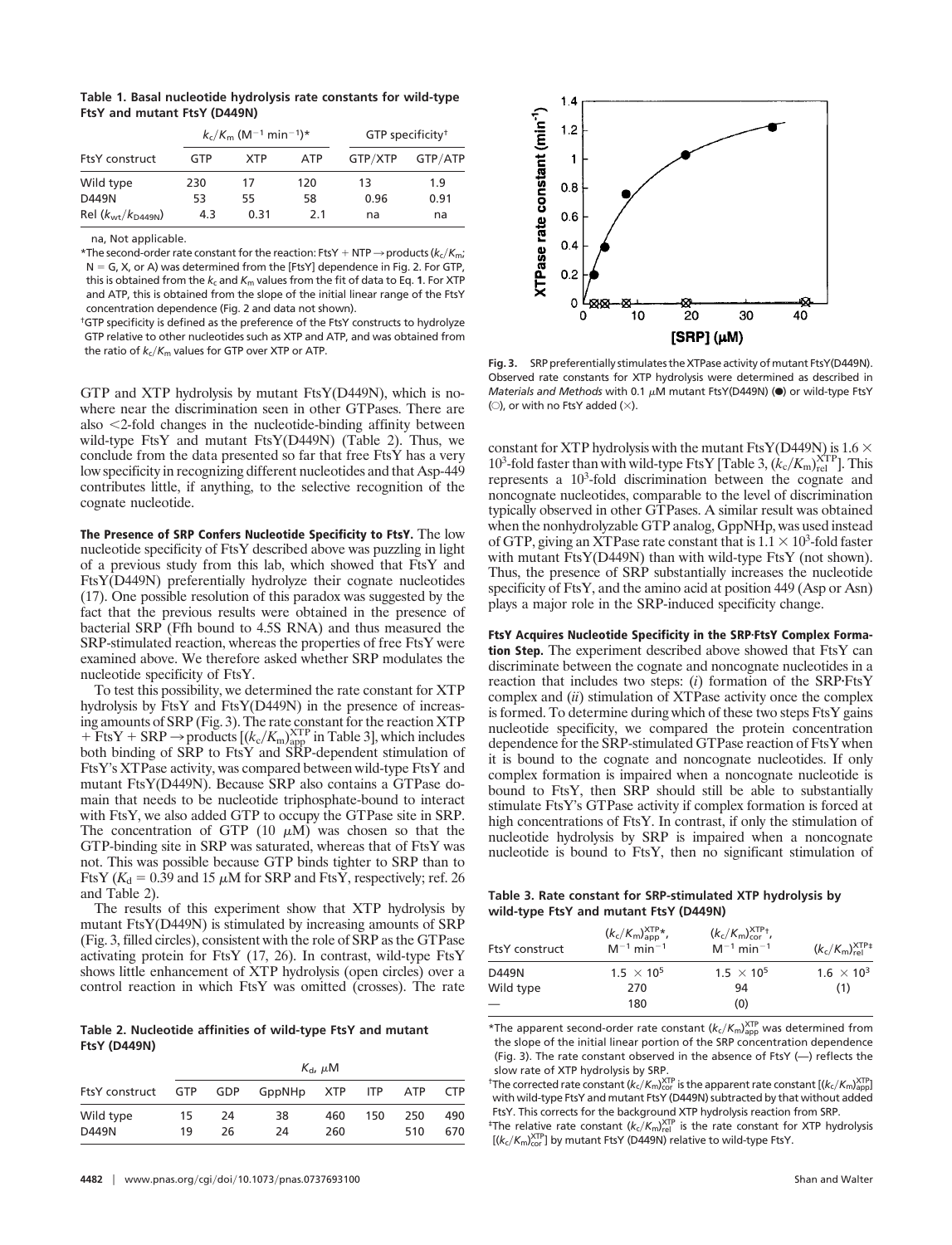

Fig. 4. The SRP-stimulated GTPase reaction of wild-type FtsY (C) and mutant FtsY(D449N)(<sup>e</sup>), determined as described in *Materials and Methods*. The lines are fits of the FtsY concentration dependences to a single binding curve analogous to Eq. 1 and gave  $K_m$  values of 0.77 and 8.2  $\mu$ M and maximal GTPase rate constants  $(k<sub>cat</sub>)$  of 54 and 35 min<sup>-1</sup> for wild-type FtsY and mutant FtsY(D449N), respectively.

FtsY's GTPase activity would be observed even at high concentrations of FtsY.

We therefore determined the rate of GTP hydrolysis in the presence of a small fixed amount of SRP and varying concentrations of FtsY or FtsY(D449N) (Fig. 4). The concentration of FtsY, instead of SRP, was varied because FtsY is much more soluble than SRP, allowing us to vary its concentration over a wider range. The concentration of GTP (100  $\mu$ M) in the reaction ensures that the majority of SRP and FtsY (wild type or mutant) molecules are bound with GTP. The data show that at low concentration, the mutant FtsY(D449N) exhibits a lower rate of GTP hydrolysis than wild-type FtsY (Fig. 4, filled vs. open circles). At high FtsY concentrations, however, both the mutant and wild-type FtsY approach similar levels of maximal hydrolysis rate. These results are thus consistent with the model that efficient complex formation requires FtsY to be bound to its cognate nucleotide, but once the complex is formed, the GTPase activation step is insensitive to the identity of the bound nucleotide.

In Fig. 3, we showed that XTP preferentially interacts with mutant FtsY(D449N) over wild-type FtsY. The data in Fig. 4 complement these results by demonstrating that, reciprocally, GTP preferentially interacts with wild-type FtsY over mutant FtsY(D449N).

To provide independent evidence for the notion that complex formation requires FtsY to be bound to its cognate nucleotide, we directly monitored complex formation using a fluorescence assay described previously (15, 29). The assay is based on the observation that FtsY contains a tryptophan residue whose fluorescence properties change on binding SRP. In the course of the studies described here, we observed that formation of this complex requires the presence of Mg<sup>2+</sup> ions (Fig. 5A), which provided a convenient way to initiate the reaction while keeping all other constituents in the solution constant. In agreement with previous results, the fluorescence spectrum of wild-type FtsY exhibits a blue shift and an almost 2-fold increase in intensity on complex formation in the presence of saturating GppNHp and Mg<sup>2+</sup> (Fig. 5A). In contrast, mutant FtsY(D449N) showed no fluorescence change on addition of  $Mg^{2+}$ when GppNHp was present as the sole nucleotide (Fig. 5*B*). When the reaction is supplemented with XTP in addition to GppNHp, however, the fluorescence increase is partially restored for mutant FtsY(D449N) (Fig. 5*D*).

The smaller increase in fluorescence with mutant FtsY(D449N) relative to that with wild-type FtsY is expected because the mutant FtsY(D449N) binds XTP weakly, especially in the presence of GppNHp. In addition, XTP can also bind to Ffh, and this binding



Fig. 5. Formation of the SRP-FtsY complex requires FtsY to be bound with the cognate nucleotide. The fluorescence emission spectrum of SRP mixed with wild-type or mutant FtsY was determined in the presence of various nucleotides with or without 10 mM added Mg<sup>2+</sup> (filled and open symbols, respectively), as described in *Materials and Methods*. (A) Wild-type FtsY in the presence of 100  $\mu$ M GppNHp. (B) FtsY(D449N) in the presence of 100  $\mu$ M GppNHp. (C) Wild-type FtsY in the presence of 100  $\mu$ M GppNHp and 500  $\mu$ M XTP. (*D*) FtsY(D449N) in the presence of 100  $\mu$ M GppNHp and 500  $\mu$ M XTP. In *C* and *D*, the dashed and dotted lines are the spectra of FtsY (wild type or mutant) without added XTP in the presence and absence of Mg<sup>2+</sup>, respectively (data from *A* and *B*).

would inhibit complex formation by forcing a noncognate nucleotide into SRP's GTP-binding site [SRP binds XTP and GppNHp with dissociation constants of 22 and 3.3  $\mu$ M, respectively (S.S. and P.W., unpublished results)]. Therefore, at any given concentration of GppNHp and XTP, only a fraction of proteins is occupied with a cognate nucleotide, Ffh with GppNHp and FtsY(D449N) with XTP. Indeed, addition of XTP into a reaction containing wild-type FtsY and SRP reduces the fluorescence change on  $Mg^{2+}$  addition (Fig. 5*C*), demonstrating that the restoration of fluorescence increase by XTP is specific for mutant FtsY(D449N) (Fig. 5*D*). Taken together, the results of the fluorescence experiments provide independent evidence that FtsY acquires the ability to discriminate between cognate and noncognate nucleotides during formation of the SRPFtsY complex.

### **Discussion**

We have characterized here the nucleotide recognition properties of FtsY, one of the two directly interacting GTPases involved in protein targeting. Our results further support the notion that FtsY show many distinct features compared with the classical ''GTPase switch'' paradigm that has been described for other GTPases (2). Thus, elucidation and comparison of the mechanism of SRP subfamily of GTPases to those of other members of the GTPase superfamily significantly broaden our view of the basic principles of molecular recognition and regulation of nucleotide-dependent molecular switches.

**An Open, Nondiscriminating Nucleotide-Binding Site in Free FtsY.** GTPases are typically characterized by a high specificity for their cognate guanine-containing nucleotides over noncognate nucleotides. Unlike other GTPases, however, we show here that FtsY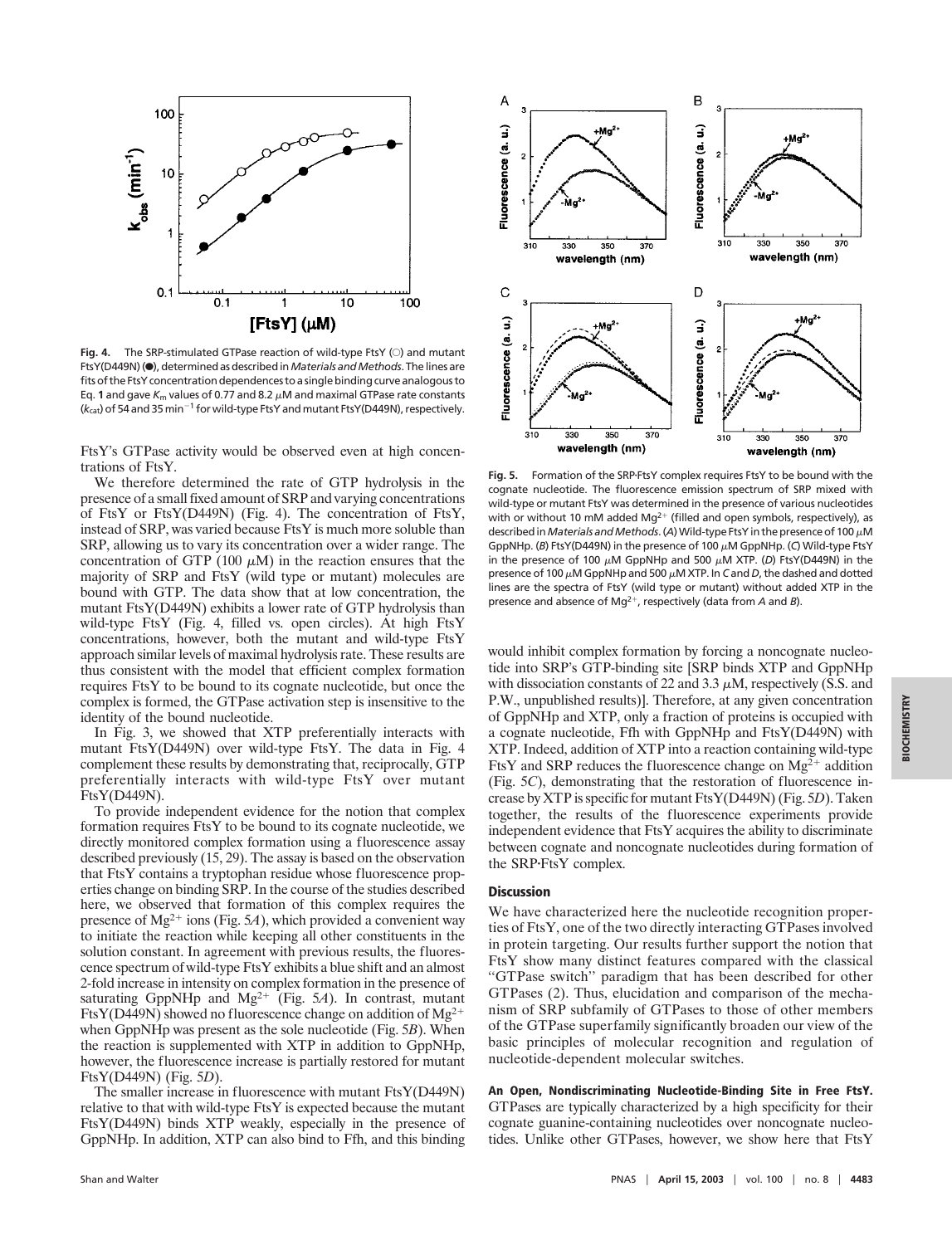

Fig. 6. Model for SRP-induced conformational change of FtsY. (FtsY)<sub>o</sub> and (FtsY)<sub>c</sub> denote the open and closed states of FtsY, respectively.  $K_{\Delta}$  and  $K_{\Delta}$ ' are the equilibrium constants for the open  $\rightarrow$  closed conformational change with free FtsY and FtsY bound to SRP, respectively, and  $K_{b, \text{open}}$  and  $K_{b, \text{closed}}$  denote the equilibrium for SRP binding in the open and closed states, respectively. R denotes the ribose ring, P denotes the phosphate groups, and the waves depict the floppy binding and inaccurate positioning of GTP within the nucleotide-binding site in the open state. The dashed lines depict the hydrogen bonding interaction between Asp-449 and N2 of guanine and possible additional interactions formed between active site residues and GTP in the closed conformation.

displays surprisingly low nucleotide specificity in its free, uncomplexed form.

The small difference in the nucleotide affinity and hydrolysis rate between wild-type FtsY and mutant FtsY(D449N) shows that in free FtsY the conserved Asp-449 does not form specific interactions with the exocyclic amine of the guanine ring. Indeed, the weak GTP affinity of FtsY and its ability to bind and hydrolyze a variety of nucleotides suggest an open, floppy GTPase site that is prone to rearrangements  $[Fig. 6, (FtsY)<sub>o</sub>].$  Consistent with this model, the crystal structure of FtsY in complex with GDP or GppNHp revealed an elongated nucleotide-binding cleft in which the distance between Asp-449 and the guanine ring appears to be too long to make a strong hydrogen bond  $[D = 4.6$  and 3.4 Å between the carboxylic oxygen of Asp-449 and N2 of guanine in two different crystal structures of FtsY bound with GppNHp from *Thermus aquaticus*(C. Reyes, E. Rutenber, P.W., and R. Stroud, unpublished results); in contrast, the corresponding distance is 2.9 Å in the Ras structure (21) and 3.0  $\AA$  in the EF-Tu structure (18)]. Consistent with this notion, the GTP-binding site also appeared wide open in the crystal structure of apo-FtsY from *E. coli* (6).

Several previous studies also suggest the presence of a nonspecific GTP-binding site in FtsY. Crosslinking and protease protection studies of *E. coli* FtsY suggested that GDP can interact with an FtsY mutant, FtsY(D449A), at least as efficiently as wild-type FtsY (30). The mammalian homolog of FtsY,  $SR\alpha$ , retains an affinity for GTP within 2-fold of that of wild-type  $SR\alpha$  on mutation of the conserved Asp (31). Thus, it appears that promiscuous nucleotide recognition is a conserved property among bacterial FtsY and its eukaryotic homologs. On the other hand, reduced interaction with GTP and increased interaction with XTP on mutation of the Asp have been reported in two cases (16, 32). Interestingly, the FtsY construct used in one of these studies contains only the NG domain of FtsY (16), raising the possibility that the A domain may play a role in modulating the GTPase site of FtsY.

These structural and biochemical features of free FtsY are distinct from those observed with many classical GTPases, for which, in all structures examined to date, a network of hydrogen bonding and salt bridge interactions within the nucleotide-binding pocket provide a snug fit for GDP or GTP (18–21). This leads to a large penalty in binding energy when modifications are made on GTP or on active site residues to disrupt favorable interactions and introduce unfavorable electrostatic and/or steric interactions, as is the case for the Asp  $\rightarrow$  Asn mutation and the guanine  $\rightarrow$  xanthine base substitution. The snug binding of the guanine ring in classical GTPases also leads to slow GDP dissociation, which becomes the rate-limiting step in the functional cycles of these GTPases and thus to the requirement for nucleotide exchange factors to convert from their GDP- to GTP-bound forms. Thus, the floppy nucleotidebinding pocket of FtsY rationalizes the absence of corresponding nucleotide exchange factors for the SRP family of GTPases. The open GTPase site of FtsY provides an alternative view to a previously proposed model (16) in which the low affinity of FtsY for nucleotides was attributed to a built-in exchange factor domain that, as an added-on feature, actively stabilizes the nucleotide-free state of FtsY.

**Conformational Change on Complex Formation Between FtsY and SRP.** In contrast to the low nucleotide specificity in its free form, FtsY acquires 103 -fold enhanced specificity when it forms a complex with SRP, allowing it to discriminate strongly between cognate and noncognate nucleotides. Our data provide strong evidence that during formation of the SRPFtsY complex, Asp-449 [or Asn-449 in mutant FtsY(D449N)] forms specific hydrogen bonds with the exocyclic amine of guanine (or the  $O_2$  of xanthine; Fig. 1). Thus, significant conformational changes must occur in the GTP-binding site of FtsY on complex formation.

The model in Fig. 6 accounts for the observed increase in the nucleotide specificity of FtsY on binding SRP. We propose that FtsY alters between two conformational states, an ''open'' and a "closed" state  $[Fig. 6, (FtsY)<sub>o</sub>$  and  $(FtsY)<sub>c</sub>$ , respectively]. In the open state, the nucleotide-binding pocket is oversized, and thus interactions of GTP with Asp-449 and possibly with other active site residues are not formed. In this state, FtsY binds nucleotides weakly and with little discrimination. In the ''closed'' state, GTP is more precisely positioned in the GTPase site, forming specific interactions with Asp-449 and possibly also with other catalytic residues at the active site. Because free FtsY exhibits little discrimination between guanine and xanthine and shows no effect of the D449N mutation, it would exist predominantly in the open state (Fig.  $6, K_{\Delta}$ )  $1$ . On complex formation with SRP, FtsY displays nucleotide recognition properties expected for the closed state (Fig.  $6, K_{\Delta}$ ' > 1). Thus, SRP must bind preferentially to the population of FtsY molecules that are in the closed state (Fig.  $6, K_{b, closed} > K_{b, open}$ ), thereby driving the open  $\rightarrow$  closed conformational change.

A large body of data supports the presence of a conformational change on FtsY during complex formation. Conformational changes in the GTPase sites of FtsY and Ffh have been proposed based on biochemical data that suggest that active site contacts with the  $\gamma$ -phosphate of GTP are formed only in the SRP FtsY complex but not in the free proteins (26). In addition, proteolysis studies suggested conformational changes in the N domain of FtsY (33), and site-directed mutagenesis provided evidence for conformational rearrangements at the NG interface of Ffh and FtsY (34). It remains to be determined whether the previous results and the data presented herein report on the same or different conformational rearrangements that occur during complex formation.

In contrast to FtsY, its binding partner Ffh has a high specificity for GTP over noncognate nucleotides, and this GTP specificity is switched 10<sup>4</sup>-fold to that for XTP by mutation of the corresponding Asp residue to Asn (S.S. and P.W., unpublished results). Consistent